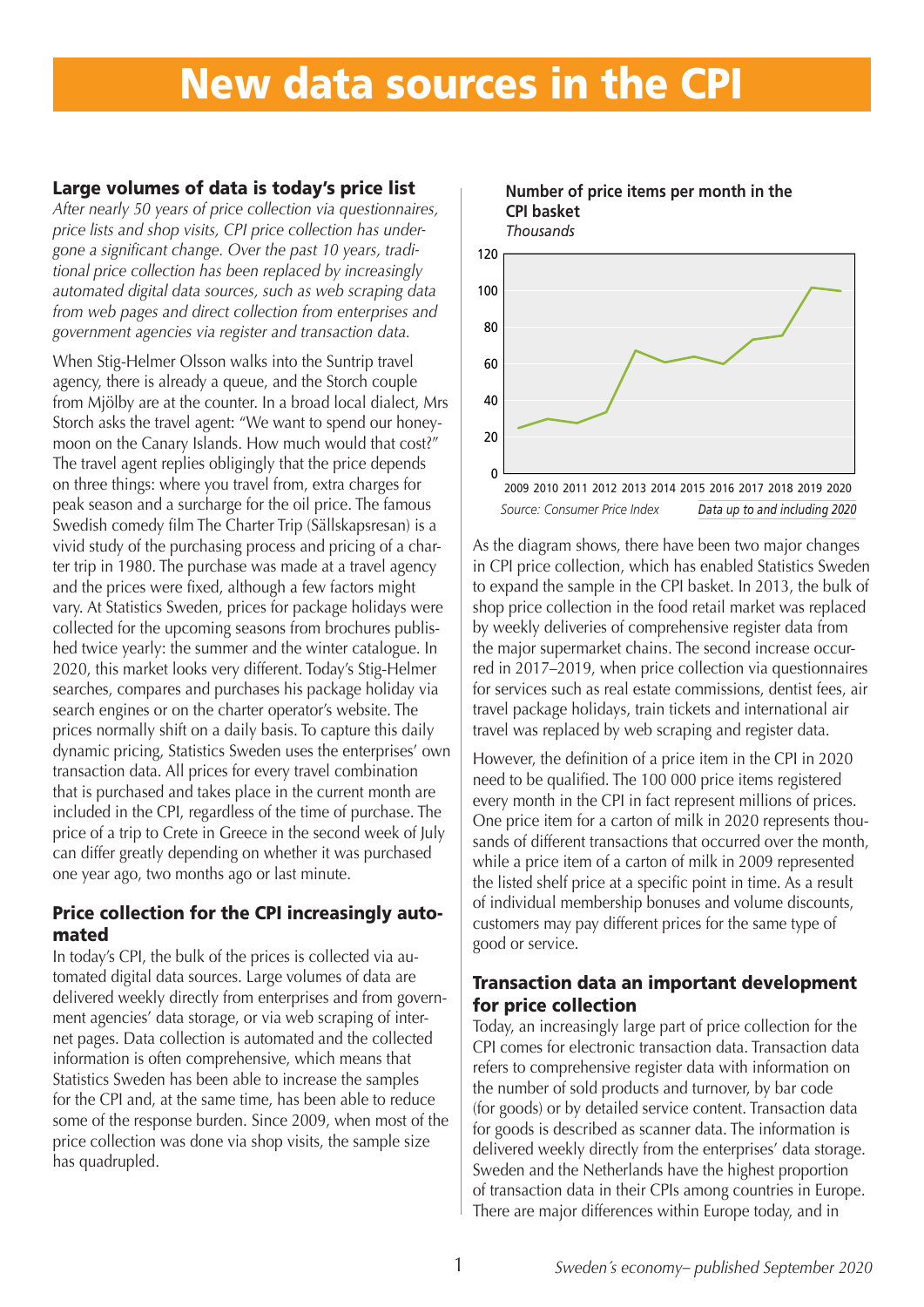many countries the proportion, if any at all, of such data sources is very small. In several ways, basing the statistics on such detailed and comprehensive data has entailed a revolution in price statistics, above all since it is now possible to use information on actual sales of a product per day, week, or month. For instance, such quantity information at the microlevel means that information is available on precisely how many toilet paper rolls are sold at which price, and whether or not precisely that package holiday to Crete was purchased at a last-minute price. In 2020, transaction data is used to calculate price indices for products such as foods and other consumer non-durables, alcohol, real estate services, train travel, package holidays, dental care and medicine. Statistics Sweden is currently examining whether transaction data can be used as a source to also measure prices on home electronics and clothes.

## Using quantities to calculate a price involves a new paradigm in price statistics

In the early 2000s, food prices were collected three times a month via shop visits, and the listed shelf price was noted. The price of a specific type of apple in a specific shop was noted three times per month. As information on the number of sold apples was not available, Statistics Sweden calculated a geometric average value of all the observations. In a geometric average value, the price elasticity is normally uniform, that is, if the price is halved, demand (consumption) increases proportionately. When Statistics Sweden uses transaction data, such assumptions are no longer needed. Instead, the price of apples is calculated with a simple weighted average value of actual prices and quantities over the month.

Example: Different ways of calculating the average price of apples

| Week | Price/kg         | Amount sold (kg) |
|------|------------------|------------------|
|      | <b>SEK 10</b>    | 100              |
|      | SEK <sub>5</sub> | 300              |
| ς    | <b>SEK 10</b>    | 100              |

Unweighted geometric average value: **SEK 7.94**

Weighted arithmetic average value: **SEK 7.0**

In this example, when the number of sold apples tripled when the price was halved, the geometric average value (the old method of calculation) overestimated the average price.

#### Web scraped prices online

Statistics Sweden has developed an application that collects real time information from web pages, a method known as web scraping. Web scraping is already used, in part, in the current CPI, and as from 2021, this use will be expanded. To produce price statistics from web scraped data, more information is needed than the price itself. This is why information is also web scraped about the item number, name and characteristics of the product. This enables identification of goods over time and matching of goods of similar quality.

As with transaction data, using web scraping makes it possible to collect large amounts of data in an automated manner. However, information is lacking on the extent to

which products on the website have actually been sold. With websites as the only source, it is not possible to ensure that a representative selection of products is followed over time. As a collection method, web scraping may therefore be used in combination with transaction data to ensure that people actually consume what is price measured in the CPI.

## The risks linked to large samples

As price collection is growing increasingly automated, some low-hanging fruit would be to increase the sample size at a minor cost, or even carry out a total survey of price development in specific parts of the market. Sample uncertainty would thereby diminish or even disappear. However, decreased sample uncertainty should be balanced against any risks that the price statistics could be biased.

A basic cornerstone of price statistics is that price indices must be comparable over time. If it is not possible to compare products in today's CPI with products measured in the CPI a year ago, the statistics become impossible to interpret. In the CPI, price comparisons must be comparable over time. In a world where the supply of goods changes quickly – new fashion in clothes and new technology in televisions, the basket needs to be constantly updated in order to remain representative of actual household consumption. To maintain the basket's comparability as new products are being added, new products must be matched with old ones of similar quality in the basket. A risk associated with a sample that is too large, is that the amount of matches that need to be handled each month is also much larger. Therefore, large samples of products require the presence of efficient and automated processes for matching products, or alternatively, major resources to manually assess the quality of products in the basket.

# The basket shrinks unless new goods are added

What happens if you only price measure products that are constant over time? The goal of comparability may be met, but for most goods and services, this is still precarious. In markets characterised by new fashions or new technology, such as the clothing or home electronics markets, few products are long-lived, and there is a risk that the CPI basket would shrink unless new goods were constantly added. There is a danger that a shrinking basket would distort the statistics, from the perspective of both comparability and representativity, since the basket would have neither the same content over time nor would it represent what is actually being purchased.